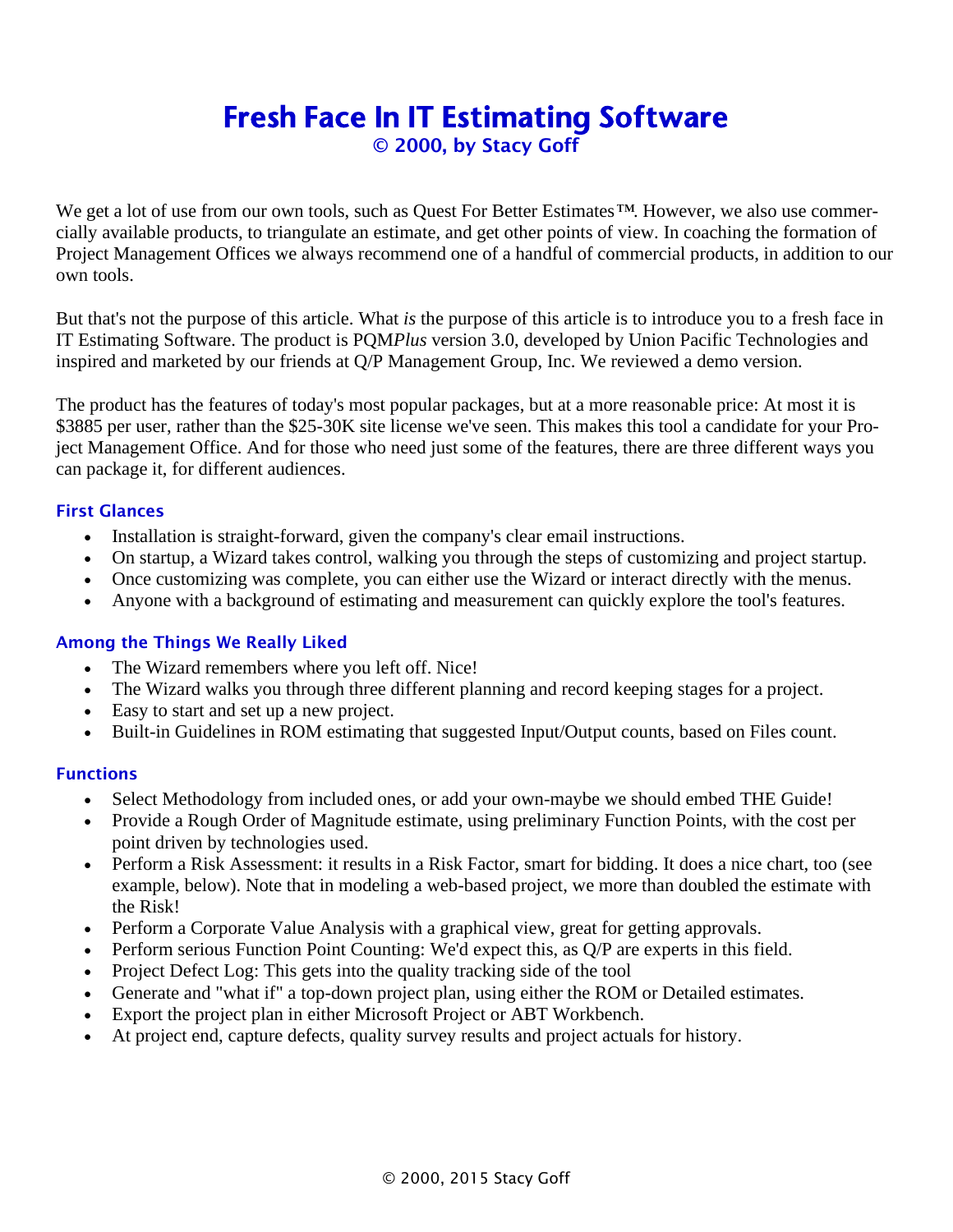





On top of all this, PQM*Plus* provides a host of reporting and fine-tuning features.

# What We Didn't Like As Much

- The Wizard has no clear frame of reference, so it is a little hard to see where you are in the process.
- Sometimes there is no feedback. For example, opening a file merely shows more menu options.
- n this beta version, technology choices did not always seem to affect the ROM estimate.
- We exported WBS Activities and effort estimates, but could not export Roles, duration or precedent relationships.

#### Summary

As mentioned earlier, we recommend that every shop should have at least one commercial estimating tool. PQM*Plus* should be on your evaluation list, especially if you are interested in quality measurement and metrics. That is one of the strengths of this product, and unique at this price point. And if you need help doing baseline Function Point counts, or just learning more about estimating, the folks at Q/P Management can help you there, too.

**Reference**: Q/P Management Website: [www.QPMG.com](http://www.qpmg.com/)